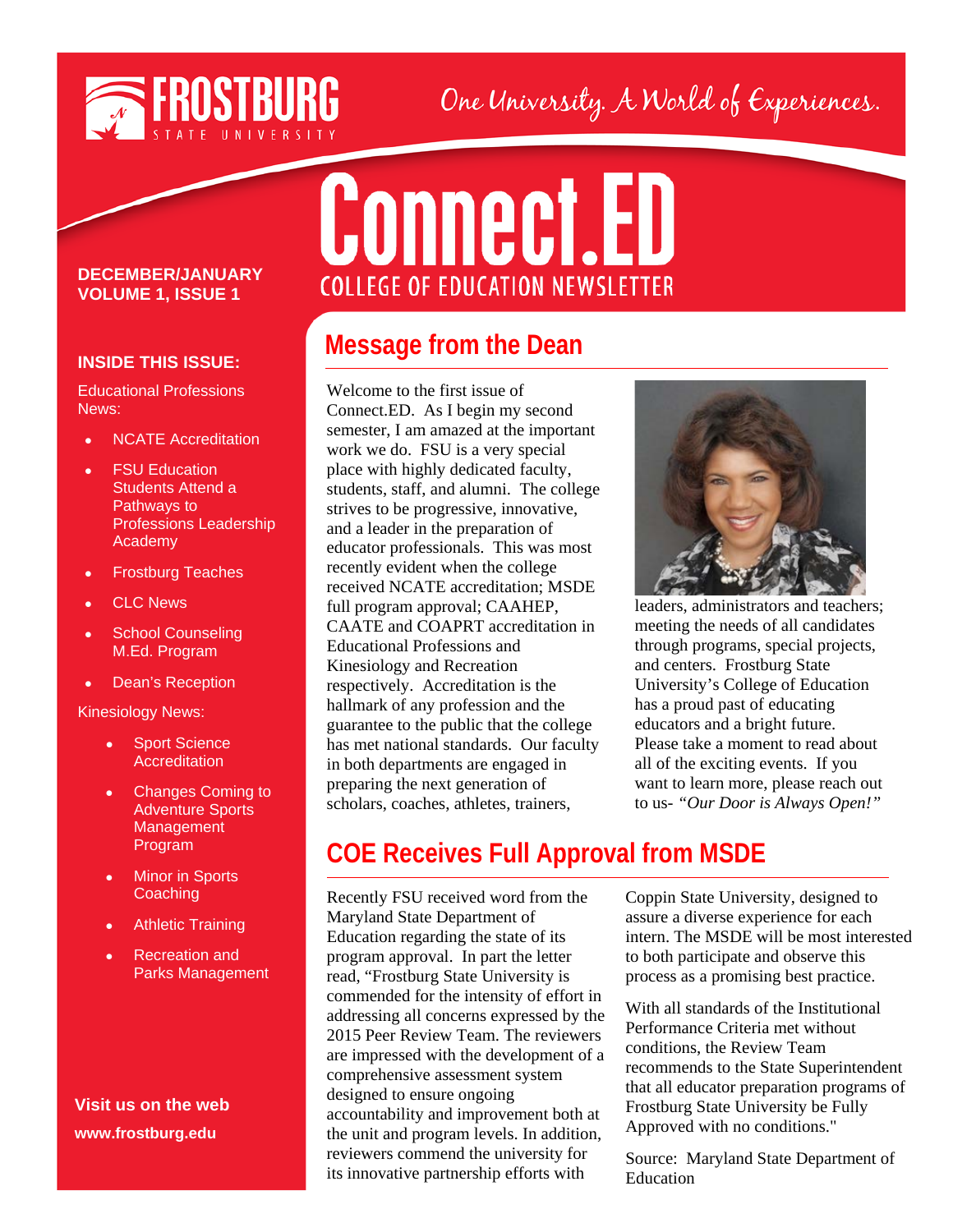#### **PAGE 2 I CONNECT.ED**





**College of Education** 



## **Frostburg State University College of Education Nationally Accredited**

Frostburg State University's College of Education recently received accreditation for an additional seven years, based on the National Council for Accreditation of Teacher Education (NCATE) standards. NCATE's performance-based accreditation system for teacher preparation ensures that teacher candidates are prepared to make a difference in P-12 student learning.

"I am proud that FSU is continuing its century-long tradition of preparing the best teachers in the state of Maryland," said FSU President Ronald Nowaczyk. "I congratulate the College of Education on this achievement."

"NCATE accreditation confirms the strength of our teacher preparation program that I have witnessed since arriving at Frostburg," said Dr. Boyce Williams, interim dean of the College of Education. "Frostburg has been continuously accredited by NCATE since 2002, which attests to the consistency of this program."

Williams said that educator accreditation is the hallmark and seal of approval that assures quality in educator preparation. Accreditation makes sure that educator programs prepare new teachers to know their subjects and their students, and to have the clinical training that allows them to enter the classroom ready to teach effectively.

Accreditation provides a framework that has pushed educator preparation programs to continually self-assess and conduct evidence-based analysis of their programs and their efficacy. These evidence-based shifts, rooted in continuous improvement, are helping to ensure that preparation programs are more likely to produce successful educators.

Frostburg State University was founded in 1898 as Maryland Normal School no.2 to prepare teachers, and the College of Education has been producing outstanding teachers for more than 100 years. The college offers programs at the bachelor's, master's and doctoral levels, and it includes a diverse, recognized and credentialed faculty committed to excellence in teaching, learning and scholarship. For more information about FSU's College of Education, visit the website at [www.frostburg.edu/academics/colleges-and-departments/College-of-](http://www.frostburg.edu/academics/colleges-and-departments/College-of-Education/index.php)[Education/index.php.](http://www.frostburg.edu/academics/colleges-and-departments/College-of-Education/index.php)

Providers accredited based on NCATE standards, as well as those accredited based on the Teacher Education Accreditation Council Quality Principles, are now served by the single specialized accreditation system for educator preparation in the United States, the Council for the Accreditation of Educator Preparation (CAEP). More than 840 educator preparation providers participate in the CAEP accreditation system. For more information, visit [caepnet.org.](http://caepnet.org/)

Situated in the mountains of Allegany County, Frostburg State University is one of the 12 institutions of the University System of Maryland. FSU is a comprehensive, residential regional university and serves as an educational and cultural center for Western Maryland. For more information, visit [www.frostburg.edu](http://www.frostburg.edu/) or [facebook.com/frostburgstateuniversity.](http://www.facebook.com/FrostburgStateUniversity) Follow FSU on Twitter [@frostburgstate.](https://twitter.com/frostburgstate)

Source: FSU News and Media Services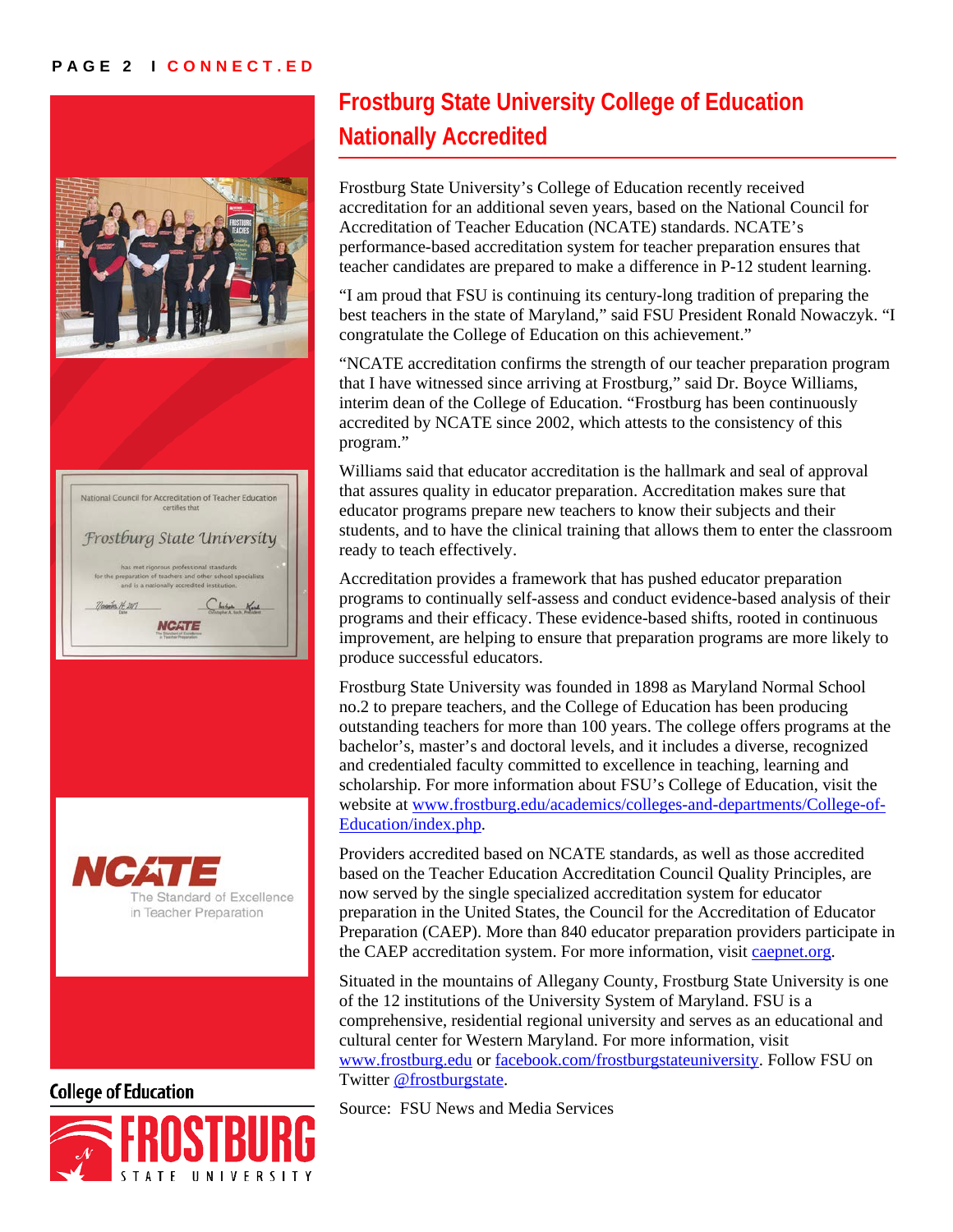#### **FSU Education Students Attend a Pathways to Professions Leadership Academy**

On September 28 and 29<sup>th</sup>, twentynine FSU teacher education students, nine local teachers and public-school administrators, and nine FSU Educational Professions faculty members traveled to Turf Valley Resort in Ellicott City, Maryland for a two-day leadership academy. This academy was part of collaborative grant between Frostburg State University (FSU) and Coppin State University(CSU) through a Pathways to Professions Teacher Quality Partnership award from the US Department of Education. FSU and CSU faculty members have been developing MicroCredentials and opportunities for clinical rounds and clinical rotations over the past year. The academy was the inauguration of these learning experiences for the students.

Education students listened to panel discussions involving state level leaders. The panel discussions each day focused on Creating Educational Solutions. The first day's panel targeted the national perspective and the second day's panel focused on state level initiatives. Dr. Boyce Williams, the Interim Dean at FSU, served on the panel both days. Other participants included, Dr. Wendy

## **Frostburg Teaches**

On October 10, 2017, a team of faculty from the College of Education accompanied by eight current students and fifteen alumni traveled to Martin's West in Baltimore to host the "Frostburg Teaches" event. The event focused on recruiting prospective students interested in the field of education to our programs here at FSU. Also involved in the planning and execution of the event were staff from the FSU admissions office. During the first part of the evening, prospective students had the opportunity to talk with faculty, current students, alumni, and an

admissions representative. Later, a panel was assembled and prospective students had a chance to hear personal stories from current students and alumni about their experiences in the education programs at FSU. The evening concluded with the opportunity for students to fill out applications to FSU. Many interested students applied and have already received their acceptance letters as well as scholarship offers. The "Frostburg Teaches" event was a fantastic opportunity to showcase the variety of programs and unique experiences that we offer here at FSU in the College of Education.

FSU education faculty members on the grant's research and development team include Dr. Kim Rotruck (co-principal investigator), Dr. Janet Mattern (grant manager), Dr. Jodi Nichols, Dr. Jennifer Rankin, Dr. Fannia Boayue, Mrs. Sarah O'Neal and Mr. Toby Eirich. Dr. Yi Haung, Associate Dean at Coppin State University (CSU), is the principal investigator and author of the grant. CSU partners include Dr. Daniel Joseph, Mrs. Sandra Welty, Dr. Jean Ragin, and Dr. Mabel Murray.

For more information, please contact Dr. Kim Rotruck at [krotruck@frostburg.edu.](mailto:krotruck@frostburg.edu)





Main, Allegany County Public Schools; Ms. Jessica Bancroft, Ms. Michelle Dunkle and Ms. Cecelia Roe from Maryland State Department of Education; Dr. Emily Dow, Maryland Higher Education Commission; Mr. DeWayne Morgan, University System of Maryland; Ms. Marietta English, Baltimore Teacher's Union, and Dr. Leontye Lewis, Provost at Coppin State University. Dr. Richard Ingersoll, renowned researcher on teacher retention, was the keynote speaker. Students attended breakout sessions, which discussed MicroCredentials on Culturally Responsive Teaching and visits to urban and rural classrooms.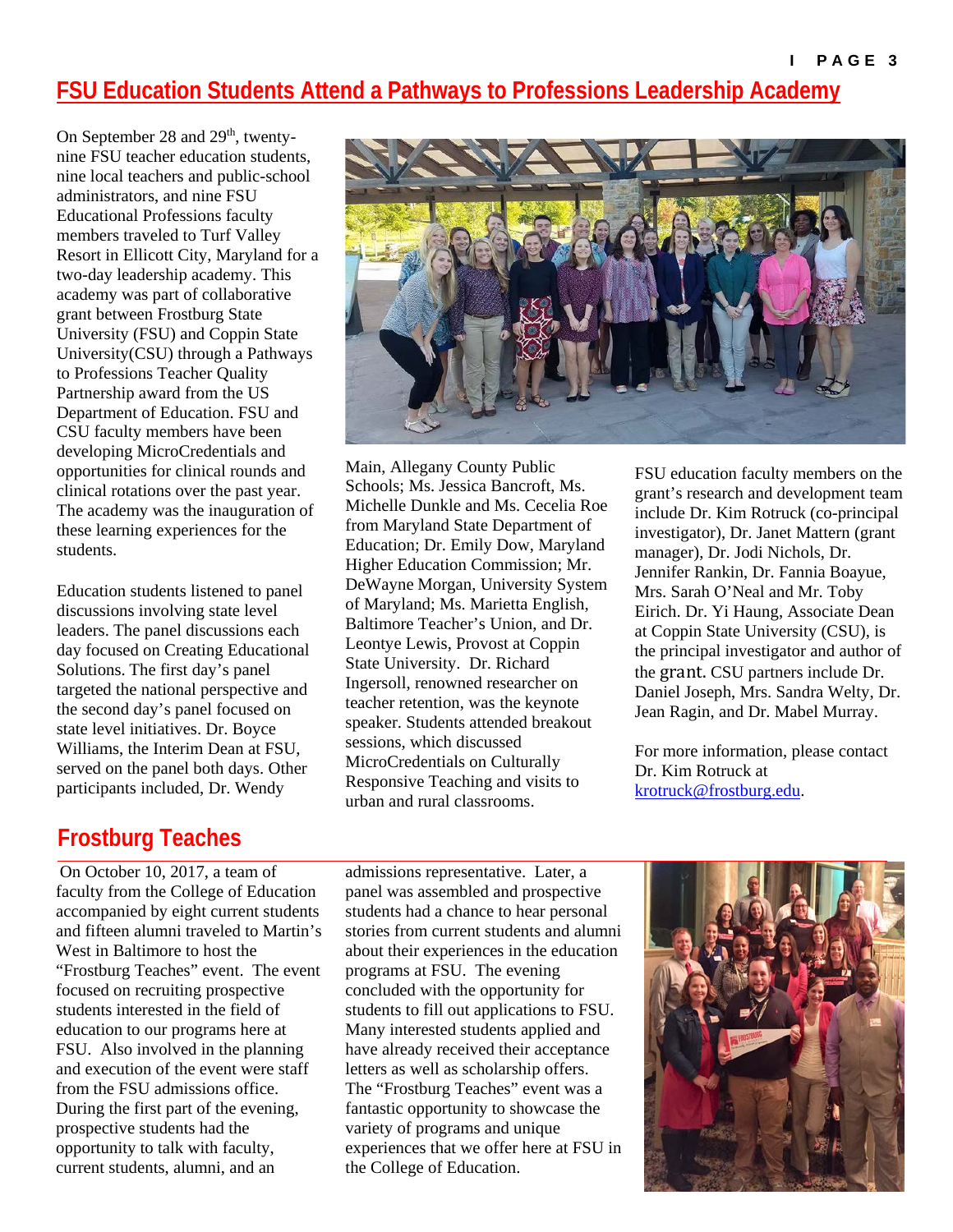## **Children's Literature Centre News**



## **Harry Potter Night**

The evening of February  $2<sup>nd</sup>$ , 2018 will mark our 4th annual Harry Potter Book Night. The event has evolved immensely since its humble beginnings in the CLC in 2014. The event is hosted by the Lewis J. Ort Library, and involves a collaborative effort from staff at the Children's Literature Centre, the Lewis J. Ort Library, and the Lane University Centre. The event, a series of activities celebrating J.K. Rowling's wizarding world is free and open to Harry Potter fans of all ages. The evening includes a trip to platform 9 ¾, a Hogwarts house sorting ceremony, Charms classes, Potions classes, Quidditch lessons, Care of Magical Creatures classes, facepainting, games, readings and quizzes. Last year, an estimated 400 children attended the event, from throughout the tri-state region.

## **Spring Festival of Children's Literature**

 $2018$  will mark the  $36<sup>th</sup>$  Spring Festival of Children's Literature. Traditionally held on the last weekend in April, this annual event attracts participants from the Eastern United States. Its purpose is to provide librarians, educators, students, and other advocates the opportunity to experience first-hand interaction with celebrated authors, illustrators and storytellers. The annual event will be held on April 27<sup>th</sup> and 28th 2018. This year, we are honored to welcome internationally renowned, award-winning authors and illustrators: Cece Bell, R. Gregory Christie, PJ Lynch and Steve Sheinkin. In addition to presenting to festival

## **Adopt-a-School Activities**

The Children's Literature Centre's current literacy partner under the Adopt-a-School initiative is Wiley Ford Elementary. Once a month, CLC staff visit the school and read-aloud the most current books in the world of children's literature with all grade

## **Storybook Holiday**

Each year, the City of Frostburg is transformed into a holiday winter wonderland, as local organizations come together to present "Frostburg's Storybook Holiday," a festive, community celebration through children's literature. Storybook Holiday is the result of a collaborative effort between The Children's Literature Centre, The Main Street Program of Frostburg, the City of Frostburg, and Frostburg State University. This year's daylong event of reading and fun-filled activities was held on Saturday, December 2<sup>nd</sup>, and featured a range of new events to mark the event's 14<sup>th</sup> year. Festive events on the day included: Breakfast with the Elves, the Mountain City Cookie Contest, Elf Olympics, storybook readings in local churches, the Storybook Holiday parade,

attendees at Frostburg State University, our renowned authors/illustrators will also be visiting young readers in local schools and libraries. Festival attendees will also have the opportunity to engage in a selection from 11 Professional Developmental Workshops, given by experts in the field of children's literacy and literature. The festival concludes with the presentation of the Betty Roemmelmeyer Children's Literature Advocate Award, given to an area teacher, librarian, or individual that possesses and nurtures a love of literature.

levels in the school. The CLC regularly organize for award-winning authors and illustrators to visit and give presentations to students in the Adopt-a-School each semester. School staff are encouraged to participate in Centre events that are held each year.



and the much-loved Elves' Secret Workshop in City Place. We also welcomed our two Storybook Holiday authors/illustrators Lezlie Evans and Joan Waites, both members of the Children's Book Guild of Washington, D.C. Lezlie and Joan gave Storybook Holiday presentations and visited the students in our Adopt-a-School, Wiley Ford Elementary, as part of the event.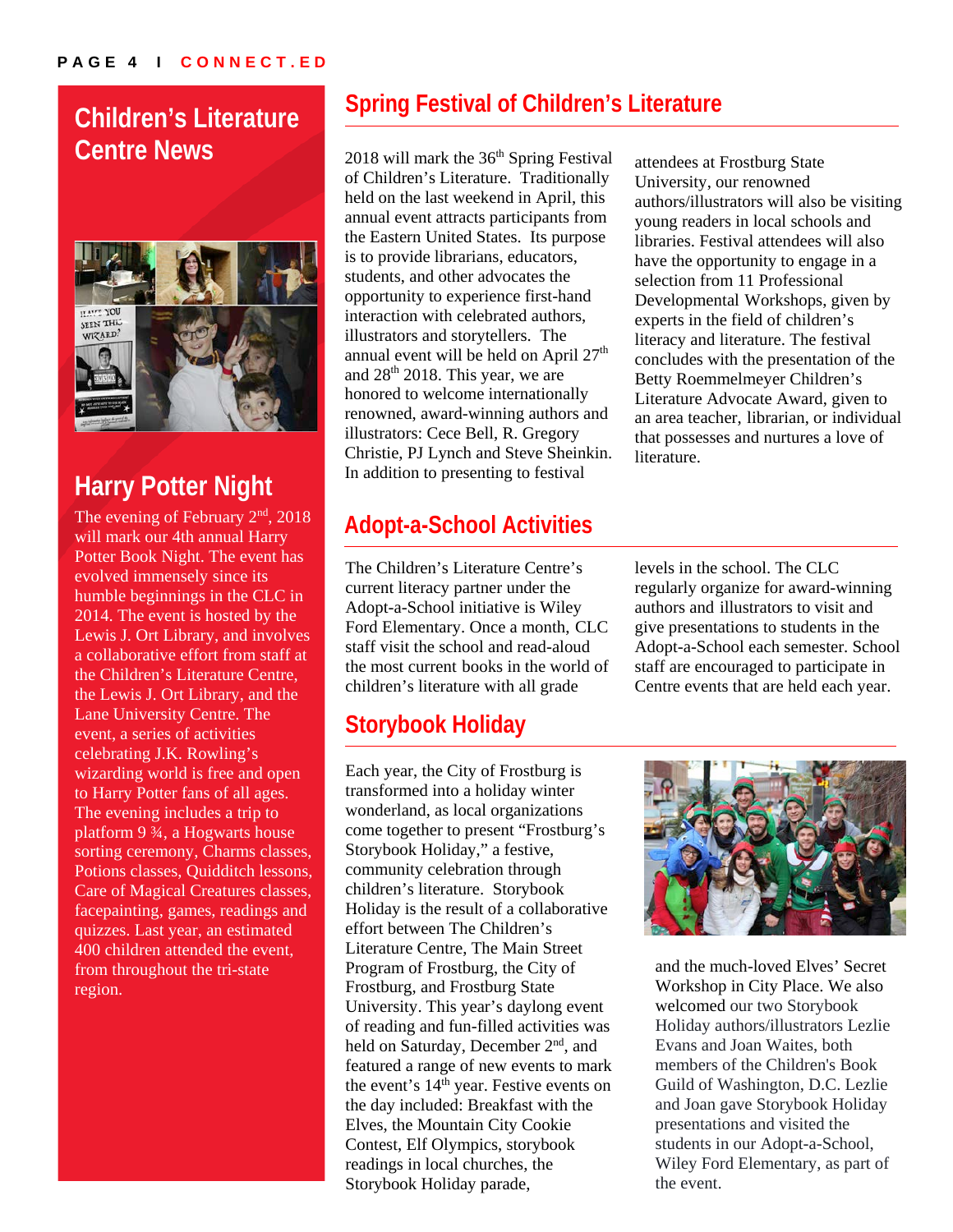The School Counseling Program started the 2017 fall semester with a long-standing tradition of welcoming all new and returning students to the Orientation/Kick-off meetings held August  $22<sup>nd</sup>$  and August  $24<sup>th</sup>$  at the USMH and FSU Main campuses, respectively. During the orientation program, Dr. Boyce Williams, Interim Dean, extended a welcome back to the students and faculty members in attendance, Mr. Patrick Deasy, Dr. Kristine Jackson, and Dr. Karla Diehl with Jake the dog. A special welcome was also extended to Barbara Gift, a new adjunct faculty member to the program and FSU. A veteran elementary teacher and school counselor in the Washington County Public Schools, Mrs. Gift brings to the counseling students her practical experience and passion for school counseling. The school counseling

program has a current enrollment between the two campuses of 52 students representing Maryland, West Virginia, and Pennsylvania. The 2017 cohort has 24 members representing both campuses with nine USMH campus students, and 15 at the FSU Main campus. With 17 candidates in their field placements this fall, the part-time counseling students complete the roster.

Beginning her second year as program coordinator, Dr. Joyce Henderson hosted the bi-annual School Counseling Program Advisory Council and reviewed program initiatives, increased enrollment, fall semester field placements supported by four Maryland counties and Mineral County, WV, along with the strengths and needs evidenced by the program's spring assessments(SPA) data. The

M.Ed. Advisory Committee met in September to review the program and discuss ideas to enhance the program to include better alignment with CACREP Standards and grading options for field experiences.

This fall semester is busy with the new cohort beginning their journey to become school counselors and the seventeen candidates in field placements in Mineral County, WV and Allegany, Garrett, Washington, and Frederick counties. In December, the following three candidates anticipate graduating from the school counseling program: Eric Bologa, Molly Devilbiss, and Mary (Sydney) Sibley. We are very proud of our three school counseling M.Ed. candidates along with all other students who accomplish their goals and graduate with degrees.

#### **Dean's Reception**

On August 31, 2017 Dr. Boyce C. Williams, Interim Dean of the College of Education, hosted a Welcome Back Student Reception for students within the College. The reception gave the students an opportunity to mingle with other students from the college as well as meet the Dean and interact with faculty members of the college. Thompson Hospitality from Reston, Virginia sponsored the reception and Chartwells prepared and served the food. Professors from Educational Professions and Kinesiology and Recreation and Parks brought their classes to the reception. Several others dropped by to meet the Dean. Many of the students commented on how

exciting it was to be able to meet the dean and faculty in an informal setting.

A Welcome Back Reception for College of Education students at the Hagerstown campus was held on September 21, 2017. This corresponding event allowed nearly sixty students from the Hagerstown campus to meet and converse with the Interim Dean of Education.

Dr. Williams is also implementing suggestion boxes and a monthly "Coffee, Cocoa, and Chat with the Dean" in addition to having an open door policy for all faculty, staff, and students in the College.

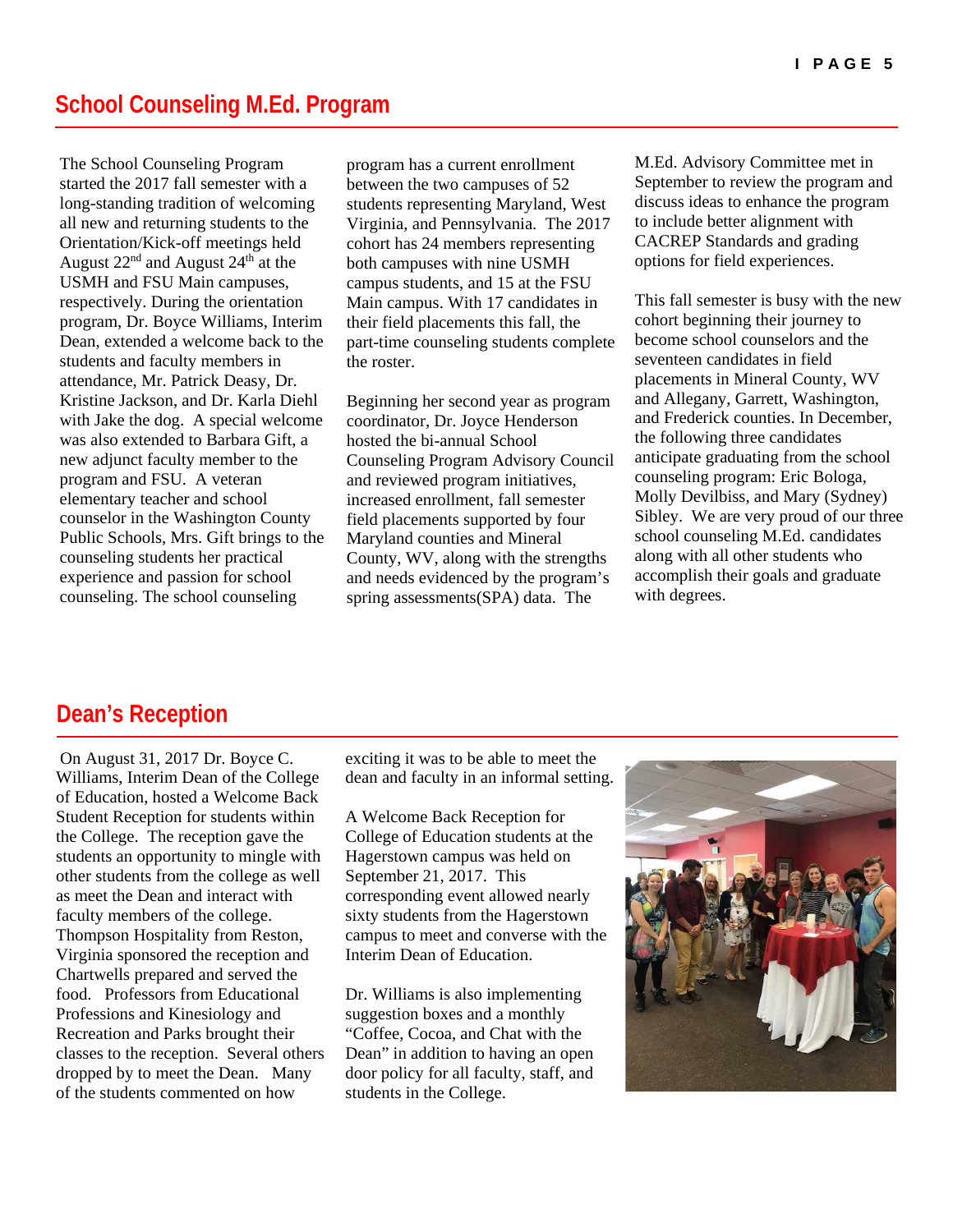#### **PAGE 6 I CONNECT.ED Frostburg State Sport Science Program Earns Accreditation**

Frostburg State University's Exercise and Sport Science program has been granted initial accreditation by the Commission on Accreditation of Allied Health Education Programs upon the recommendation of the Committee on Accreditation for the Exercise Sciences.

"Attaining CAAHEP accreditation is the ultimate measure of quality in the Exercise and Sport Science program," said Boyce Williams, interim dean of the College of Education. "It is a professional seal of approval because it assures the public across the board — parents, business leaders and policymakers — that candidates coming from Frostburg State University have been prepared in exercise and sport science using rigorous national standards."

Initial accreditation recognizes the program's compliance with nationally established accreditation standards in the field.

Graduates of Frostburg's program are prepared for graduate programs in health-related fields like human performance, kinesiology, physical therapy, occupational therapy and exercise physiology through a sciencebased curriculum. Exercise and sport science majors also gain the skills and credentials needed to work immediately after graduation.

"A lot of students come in wanting to do physical therapy, and then they change their minds. The good thing about them starting with this major is that now they have credentials," said program coordinator and assistant professor Melody Kentrus. "Now they've got experience. They can actually get a job. For the ones who change their minds, it's really beneficial to have this background in exercise and sport science."

Students will take one of two national exams, both of which require a bachelor's degree. Some seek to

become a certified strength and conditioning specialist through the National Strength and Conditioning Association. Others attempt to become a certified exercise physiologist through the American College of Sports Medicine.

Both credentials qualify graduates for careers in the growing health and fitness industry, such as health fitness specialist, wellness coach, strength and conditioning coach, personal trainer or owner-operator of a training facility. Like athletic trainers, such careers focus on improving health and athletic performance, but exercise and sport science clientele have different needs. "Athletic trainers work with injured athletes, while exercise and sport science professionals work with healthy athletes," explained Kentrus. "They are both trying to make the athlete better, but they're doing it in different ways."

Source: FSU News and Media Services

## **Governance News from the COE**

#### **KINESIOLOGY & RECREATION**

Dr. Natalia Buta was selected as the chair of FSU's Department of Kinesiology and Recreation in fall 2017. Buta has been a faculty member in the department for seven years, teaching undergraduate and graduate courses in the Recreation and Parks Management program.

The department plans to continue to build on the current department culture of assessment and evaluation to provide quality academic programs that integrate innovative practices and respond to student educational needs.

In spring 2018, Dr. Buta will serve as part-time Acting Assistant Dean for the COE.

#### **EDUCATIONAL PROFESSIONS**

Dr. Kim Rotruck was selected as Acting Associate Dean for the College of Education for the 2017-2018 academic year.

A special thank you is extended to Dr. Jodi Welsch for her service as Acting Department Chair for the Educational Professions Department in fall 2017. Dr. Welsch did an excellent job and the College of Education is most appreciative of her work. Dr. Kim Rotruck will serve as the Interim Department Chair for Educational Professions during spring 2018. The COE also welcomes Dr. Judith Brooks-Buck as a part-time non tenure track faculty for the 2017-18 academic year.

The College of Education is indebted to all faculty and staff who continue to render service to the College of Education, unconditionally.

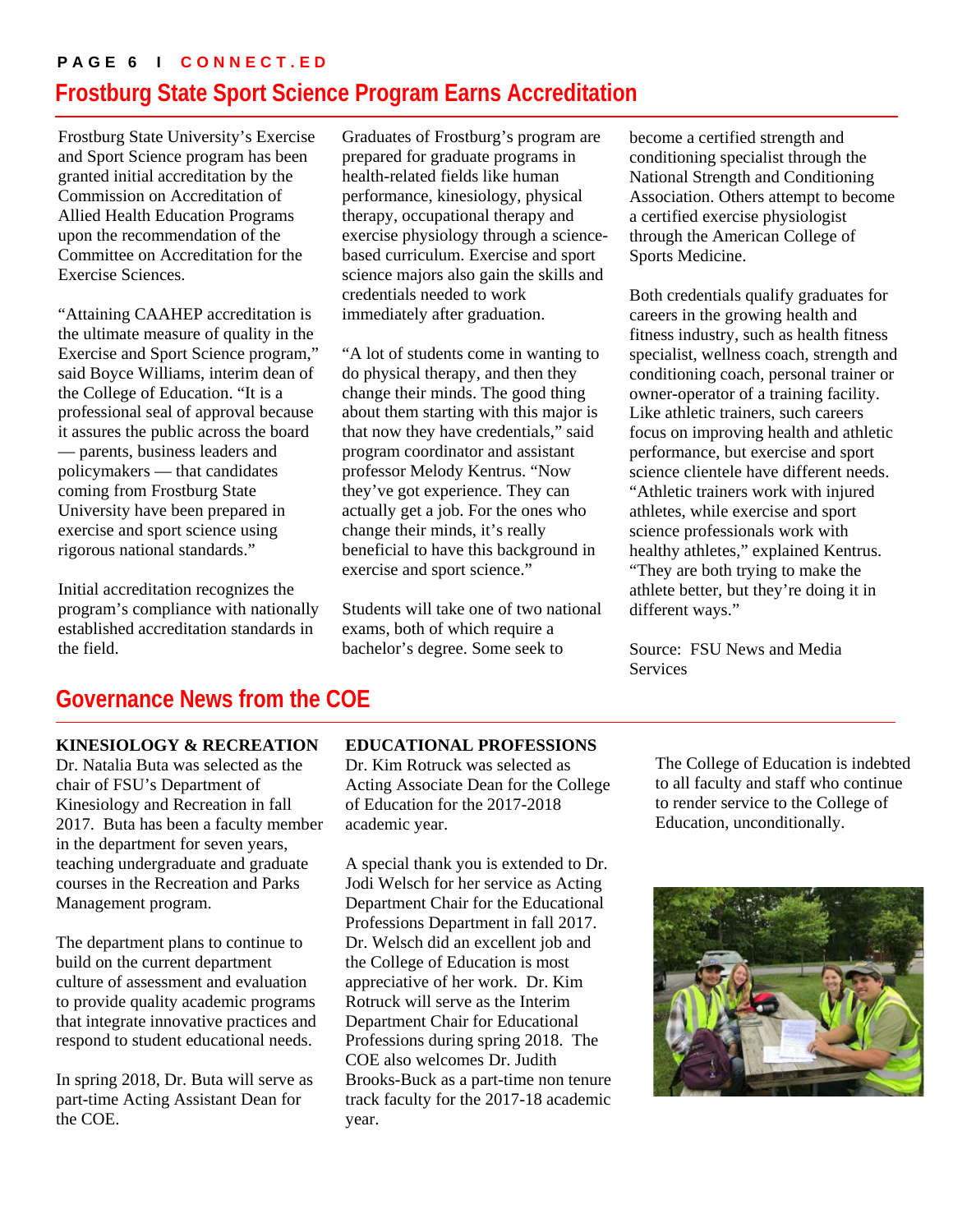#### **Changes Coming to the FSU Major in Adventure Sports Management**

In 2015, the Department of Kinesiology and Recreation in collaboration with Garrett College has offered for the first time a major in Adventure Sports Management. The first cohort of students graduated from the program in Spring 2017. The program was offered and is currently offered on the Garrett College campus. However, starting Fall 2018 all the FSU adventure sports courses will be offered on the Frostburg campus. This model will allow the students to start and finish a major in Adventure Sports Management at FSU, while taking a series of adventure sports skills classes on the Garrett College campus. Students could also finish their Associates Degree at Garrett College and transfer to FSU and major in Adventure Sports.

This program is designed for individuals who aspire to work in the outdoors. Classes help teach soft skills

such as leadership and management, along with hard skills such as rock climbing and kayaking. Adventure sports management as a field spans several workforce categories, including recreational work and business leadership, which creates opportunities for employment in numerous related fields. Demand is rising for outdoor adventure experts who are not just great at what they do, but are also proven leaders and managers.

Frostburg State University's Adventure Sport Management program graduated eight students over the last year. Alumni Nathan Watt stated, "Frostburg helped me develop my skills as an outdoor professional and provided me with the tools necessary to work internationally." He is a Trail Crew Leader at Patagonia Frontiers in Chile and assists on educational and recreational expeditions.

This year the program has four students, who are actively engaged in classes, outdoor recreation, and are planning for the spring LIFE semester, where students will learn through educational experiences at local and regional organizations such as Sultana Projects, White Grass and Seven Springs ski resort, as well as the Greenbrier River. The highlight of the fall semester was an expedition to Virginia's Owl Cave to study risk Management.



#### **The Academic Minor in Sports Coaching**

The academic minor in sports coaching has had a long history in Frostburg State University's College of Education. For several decades it has utilized the expertise of numerous faculty members from the fields of physical education, athletic training, and exercise and sport science, the knowledge and talents of many of Frostburg State's coaches of intercollegiate athletic teams, and the daily supervisory work of coaches of area interscholastic sports teams. The primary purposes of the coaching minor are to provide prospective coaches with a program of study that will enable them to acquire theoretical and practical understandings of at least two sports of their choice and to enhance their knowledge of the philosophical, legal, ethical, social, and psychological aspects of successful coaching. They should leave the program with a genuine

awareness of whether or not a coaching lifestyle is appropriate for them.

There are currently 24 students who are enrolled in the coaching minor. Their academic program includes 19 credit hours of classroom work and study and a one-semester field experience at one of the high schools in western Maryland or at FSU; occasionally, students choose to work with a youth sports team in their home community. Regardless of where students decide to have their field experience, they must commit 135 hours to working with their team. Some students choose to give even more hours to their team than the minimum requirement. Without question, most of the university's student coaches make significant contributions to the teams to which they connect, and the schools' head

coaches regularly express their appreciation of the good work of FSU's student coaches.

Over a span of many decades, alumni from Frostburg State Teachers College, Frostburg State College, and now Frostburg State University have enjoyed much success in sports coaching. Many Frostburg graduates have coached one or more statechampion teams and individuals in Maryland and in other states as well. Clearly, they have made important contributions to the lives of numerous young athletes and their communities that far outweigh the importance of winning. We hope that present and future Frostburg students will continue this tradition of excellence in the unique educational environment that we call sports and that they will do it in ways that are positive, beneficial, and honorable for everyone who is involved. –Dr. Bob Lewis